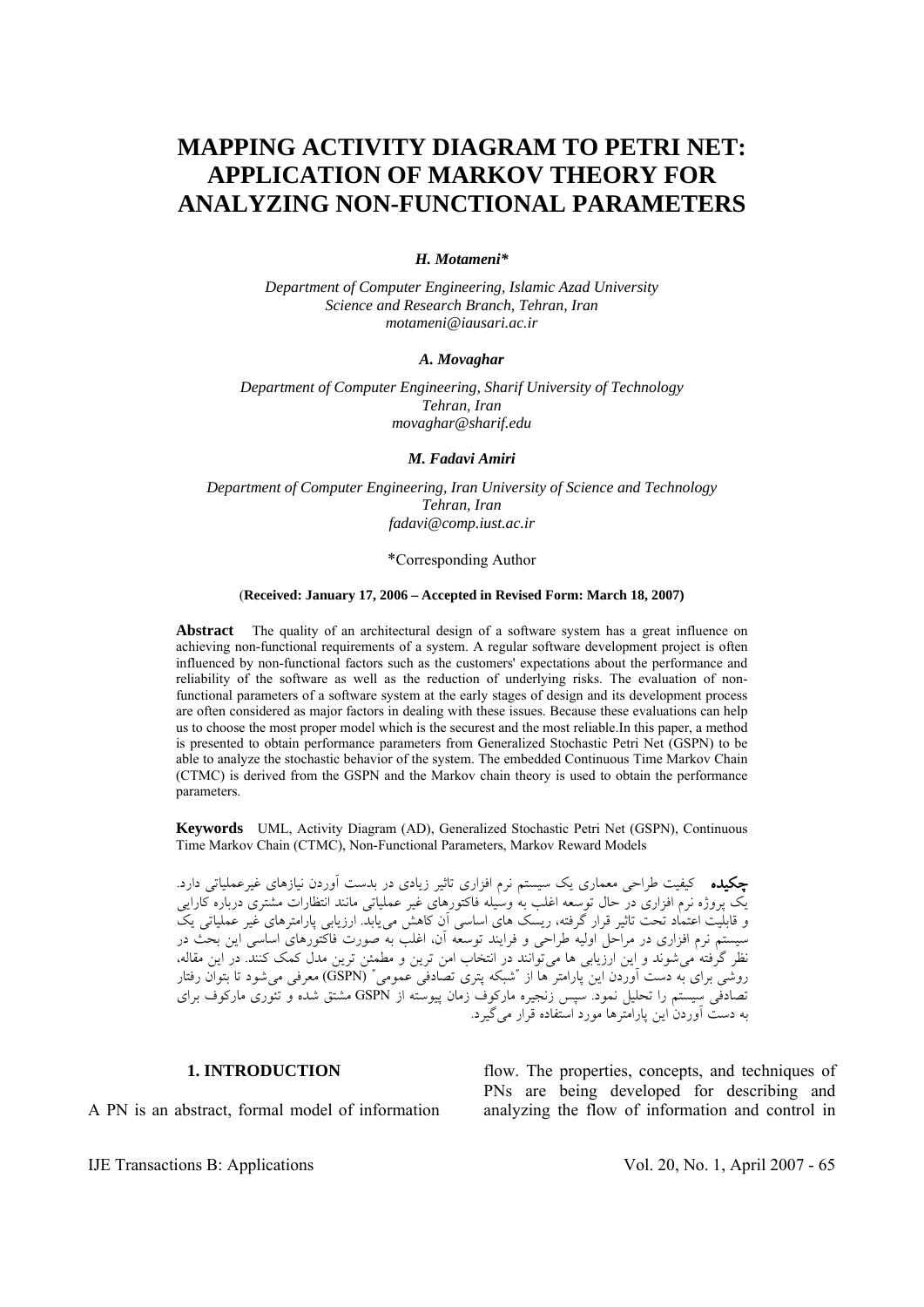systems, particularly systems that may exhibit asynchronous and concurrent activities. The major use of PNs has been the modeling of systems of events in which it is possible for some events to occur concurrently but there are constraints on the concurrence, precedence, or frequency of these occurrences.

 There are three general characteristics of PNs that make them interesting in capturing concurrent, object-oriented behavioral specifications. First, PNs allow the modeling of concurrency, synchronization, and resource sharing behavior of a system. Secondly, there are many theoretical results associated with PNs for the analysis of such issues as deadlock detection and performance analysis. Finally, the integration of PNs with object oriented software design architecture could provide a means for automating behavioral analysis [1].

 We present a method for obtaining nonfunctional parameters from GSPN. The reason for using GSPN is that, there are some methods for transforming UML diagrams to GSPN as an example one of them is introduced in [2,3].

 Currently the Unified Model Language (UML) diagrams are widely used in the field of software design as it is easy to use in comparison to other alternatives, and is powerful in describing different aspects of a system. However, the semi-formal properties of the UML diagram cannot satisfy the industry's need in predicting the non-functional parameters of the software in the early stages of the software life cycle.

 Since it is not possible to use UML diagrams for performance evaluation, they were translated to Generalized Stochastic Petri Net (GSPN) [2,3], a more formal model that enables the authors to do the performance evaluations.

 The authors' previous work on AD includes the transformation of AD to Colored Petri Net [3, 4], where some performance measures could be obtained using simulation. The simulation-based measurements seem to be more straightforward compared to its alternatives, which are analytic methods.

 First a brief discussion on GSPN is presented, then UML will be disscussed to introduce its fundamentals and history.

 For the next step transforming AD to LGSPN(GSPN) is discussed and then how a CTMC is derived from GSPN. Finally, performance evaluation on the derived CTMC is conducted and a case study is explained.

 In this research, analytic methods are used to obtain results that are more accurate. Although using these kinds of methods induces some computational complexities to the calculation of system performance, the gained results are more reliable compared to simulation techniques. Therefore, analytic methods remain as the only choice for evaluating critical systems, but we should consider that this method is more useful in small systems because it is possible to have more details

# **2. RELATED WORK**

The Use of Stochastic Petri Net (SPN) and its extensions have been discussed in several papers [2,5,6,7 and 8]. Merseguer et al. used the derived SPN from the UML model to evaluate performance of internet based software retrieval systems [7]. Derivation of an executable GSPN model from a description of a system expressing a set of UML State Machines (SMs) was reported in [9].

 A group of works is devoted to transforming the software model to Colored Petri Net (CPN), which seems to be more related to software properties than the other UML extensions [10-15].

 In the authors' previous works [4,16], the UML model was transformed to CPN and then analyzed by means of simulation. Trowitzsch et al. have transformed the software UML diagrams to SPN models for performance evaluation of real-time systems [5].

 Most of the previous works discussed transforming the software model to analytical models or evaluating the performance model. In other words, none of them provides an integrated method, which can start from software models and terminate with some derived performance parameters.

 The method of [9], [17] was used to transform the software model to a GSPN for evaluating software performance parameters. In our previous work [18,19] by using [2] and transforming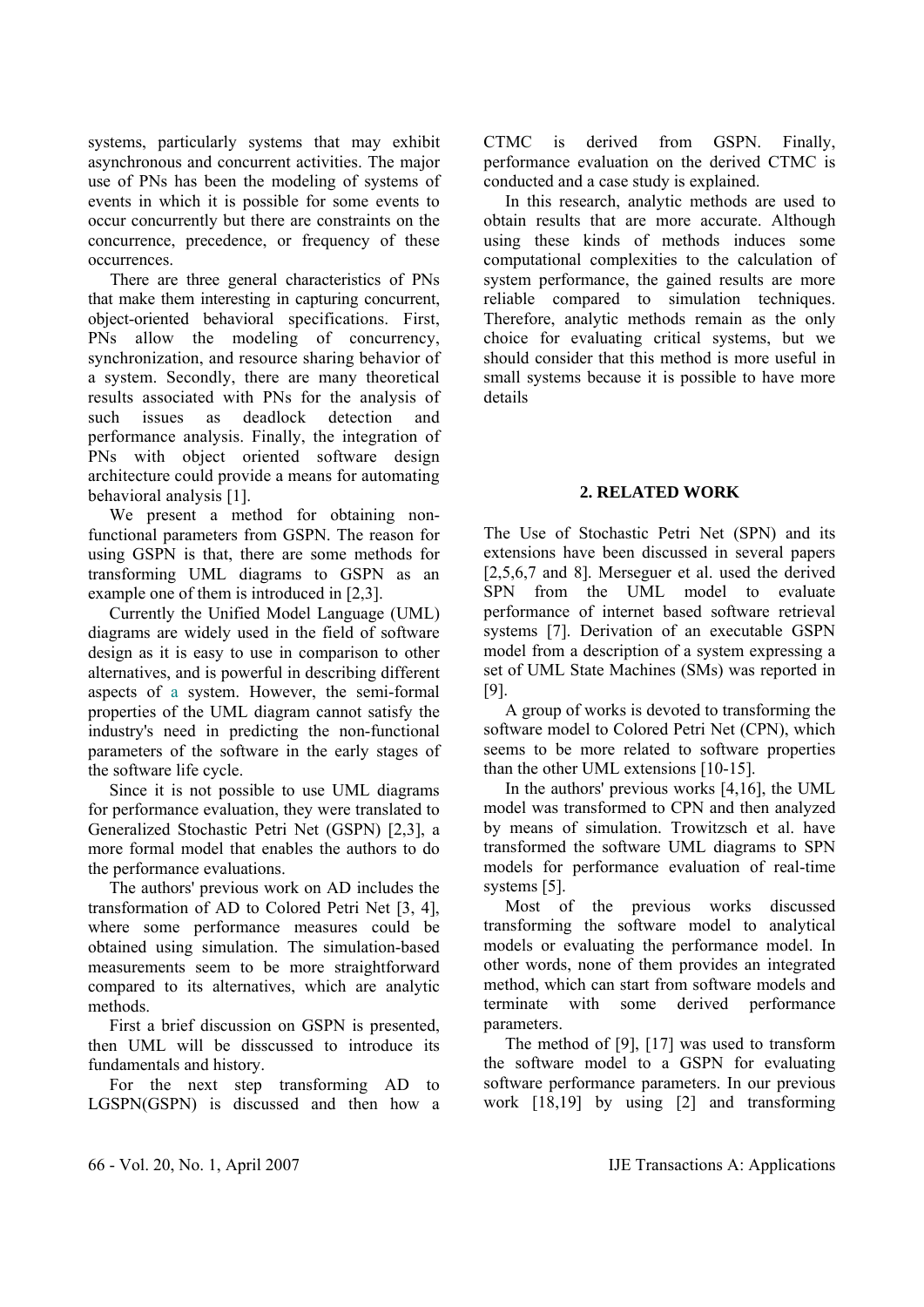software model to GSPN some performance parameters are calculated. In this paper, the performance model is evaluted in a way that leads to gain meaningful parameters of the system like reliability and security.

# **3. REVIEWING THE GSPN AND UML**

**3.1. GSPN** The basic PN model includes two components: places and transitions connected together via arcs to model system behavior; however, it may be extended by introducing the notion of time, leading to timed Petri nets (TPN) for a performance analysis of Petri Nets quantitative analysis. In TPN an exact time is associated to each transition. A timed PN is called a SPN, when random variables are used in specifying the time behavior. Whereas, it has been shown that SPNs are, under certain conditions, isomorphic to homogeneous Markov chains, by analyzing metrics of the Markov chain (such as the steady state probability distribution) it is possible to investigate the behavior of the underlying system being modeled by the PN [20].

GSPN is defined as a PN  $N = (P, T, W, M_0)$  with its transition set T divided into two sub-sets  $T<sub>I</sub>$  and  $T<sub>T</sub>$ , defining respectively the set of immediate and timed transitions. Immediate transitions are fired immediately once they are enabled, whereas, timed transitions are fired after a random, exponentially distributed, enabling time. Hence, in GSPN N, transitions  $t \in T_T$  are associated with a (possibly marking-dependent) firing rate, r(t) that constitutes the defining parameter of the corresponding exponential distribution.

 The above characterization of immediate and timed transitions implies that in a net reachable marking, m, where, both, immediate and timed transitions are enabled, immediate transitions have precedence over the timed ones (since they are instantaneous). Furthermore, in such a marking m has zero duration in the net dynamics, and therefore, it is characterized as vanishing. On the other hand, a marking m in which all enabled transitions are timed transitions and has zero duration; therefore, such a marking is characterized as tangible.

Given a marking m with a set of

simultaneously enabled immediate transitions, I(m), the modeler must provide a probability distribution regulating the firing of the transitions in I(m). In the GSPN terminology, this probability distribution is characterized as a random switch  $E = \{W_1, W_2, \ldots, W_n\}$  $W_{(m)}$ . Furthermore, if a set of random switches regulating the net behavior are marking-dependent, they are characterized as dynamic; otherwise, they are static [21].

**3.2. UML** UML consists of a set of graphs or charts with explanatory comments that can be expressed either in a formal way or in natural language. Each diagram has a specific and precise position in the design process. An activity diagram is a dynamic diagram that shows the activity and the event that causes the object to be in the particular state. The activity is triggered by one or more events, and it may result in one or more events that may trigger other activities or processes. The biggest disadvantage of activity diagrams is that they do not clearly explain which objects execute which activities, and the way that the contection works between them. However, labeling of each activity with the responsible object can be performed. Often it is useful to draw an activity diagram early in the modeling of a process, to help understand the overall process [22].

**3.2.1. Annotating AD** Additional information is needed to transform the AD to GSPN, which includes time information and priorities of conflict sets. This information is provided by the notation. The method used in this paper is identical to the method introduced by Merseguer et al recommending two different aspects in the annotations: time and probability [2]. The method uses tagged values as an extensibility mechanism to integrate them in the UML models. Annotations will be attached to both transitions and states.

 In this paper the suggested format is {n sec.;  $P(k)$ } or {n-m sec.;  $P(k)$ } for timed transitions and  ${P(k)}$  for untimed transitions. If no probability (P(k)) is provided, it is assumed identical probability for each transition in the same Enabling Conflict Set (ECS). The other parameters needed for evaluation could be attached to the above notation with separated tagged values or in the form of constraints.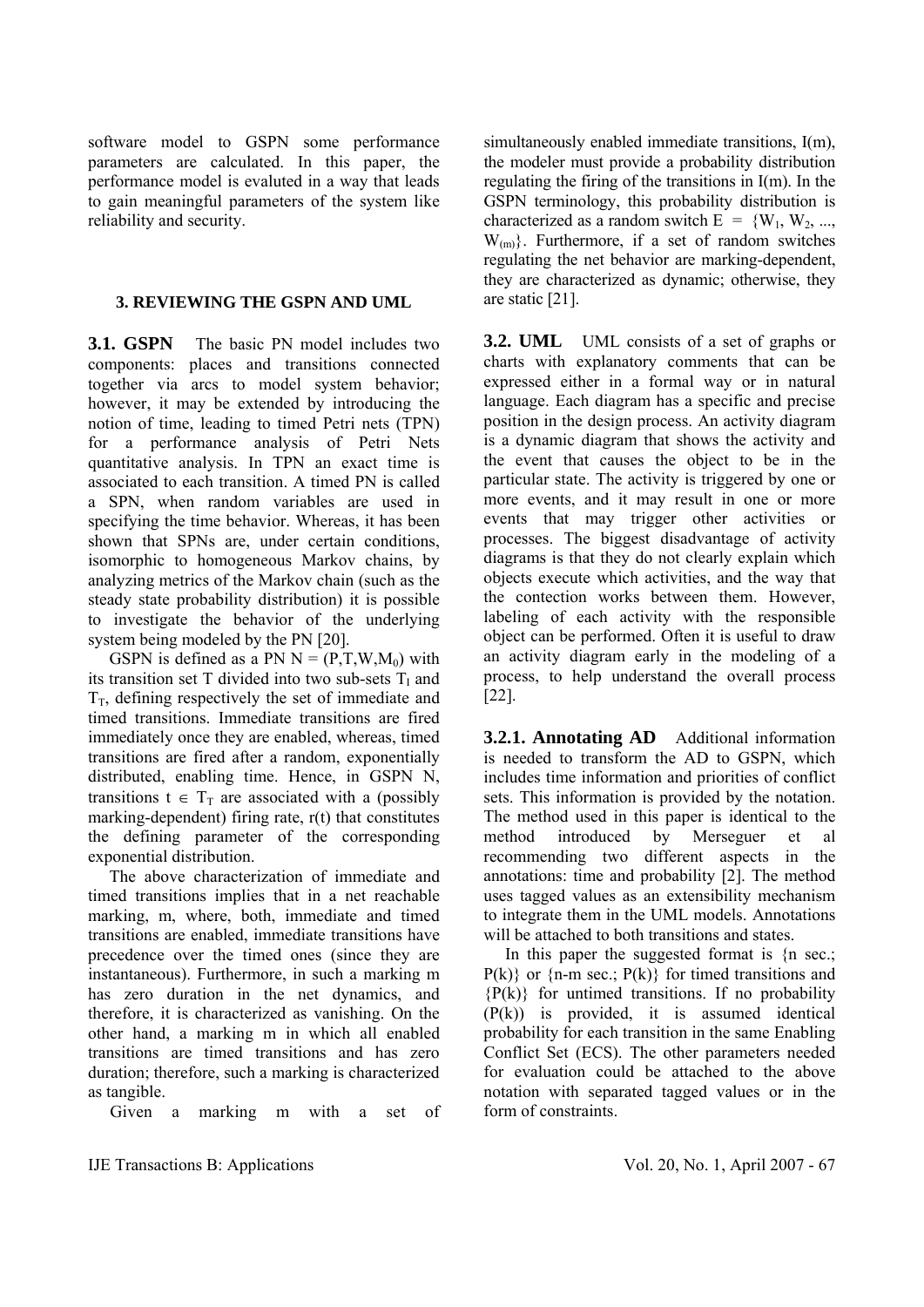## **4. TRANSFORMING AD TO LGSPN**

The transformation algorithm used to translate the activity diagram to the GSPN model is the one that is explained by Merseguer et al [2]. As long as the provided formalism seems to be well formed and well described, it was preferred to be used in this research to define an alternative. The only change made to the use of the algorithm is to relate the ratios (like security, dependability etc) assigned to the UML AD to GSPN elements. These ratios are then included in the LGSPN together with firing rates of transitions and the weights of immediate transitions.

 The parameters like security ratio and reliability ratio of the action are just attached to those AD transitions that represent an action. These parameters are then simply related to time transitions of the LGSPN, which the tags are attached to. The parameters attached to the action states are attached to all of the places existing in the transformation of that element to LGSPN. Once the GSPN system is defined, some structural properties may be computed to perform a validation of the model. First, P and T semi-flows can be computed to check whether the net is structurally bounded and whether it may have home-states. Other structural results that may be computed are the Effective Conflict Sets (ECSs) of the model. These results ensure that the net is suitable for a numerical evaluation yielding the steady-state probabilities of all its markings [3].

## **5. DERIVING THE EMBEDDED CTMC**

The stochastic process associated with k-bounded GSPN systems with  $M_0$ , as their home state, can be classified as a finite state space, stationary (homogeneous), irreducible, and continuous-time semi-Markov process [3]. In the case of GSPNs, the Embedded Markov Chain (EMC) can be recognized as disregarding the concept of time and focusing attention on the set of states of the semi-Markov process.

 The specifications of a GSPN system are sufficient for the computation of the transition probabilities of such a chain. The CTMC associated with a given GSPN (the term GSPN is used instead of LGSPN, as the labels provided by the LGSPN do not have any effect on analyzing of the net) system is obtained by applying some simple rules:

The CTMC state space  $S = \{s_i\}$  corresponds to the reachability set  $\text{RS}(M_0)$  of the PN associated with the GSPN  $(M_i \leftrightarrow s_i)$ .

The transition rate from state  $s_i$  (corresponding to marking  $M_i$ ) to state  $s_i$  ( $M_i$ ) is obtained as the sum of the firing rates (for timed transitions) or weights (for immediate transitions) of the transitions that are enabled in  $M_i$  and whose firings generate marking Mj.

 Based on the simple rules listed above, it is possible to devise algorithms for the automatic construction of the infinitesimal generator (also called the state transition rate matrix) of the isomorphic CTMC, starting from the GSPN description. Denoting this matrix by U, with  $w_k$  the firing rate (or weight for immediate transitions) of  $T_k$ and with  $E_i(M_i) = \{h : T_h \in E(M_i) \wedge M_i \mid T_h > M_i\}$  the set of transitions whose firings bring the net from marking  $M_i$  to marking  $M_i$ , the components of the transition probability matrix would be:

$$
U_{i,j} = \frac{\sum T_k \in E_j(M_i)^W k}{q_i}
$$
 (1)

Let RS, TRS and VRS indicate the reachability set, tangible reachability set and vanishing reachability set of the stochastic process the following relation is true among these sets:

$$
RS = TRS \cup VRS \text{ and } VRS \cap TRS = \phi
$$
 (2)

By ordering the markings so that the vanishing ones correspond to the first entries of the matrix and the tangible ones to the last, the transition probability matrix U can be decomposed in the following manner:[3]

$$
U = A + B = \begin{bmatrix} C & D \\ 0 & 0 \end{bmatrix} + \begin{bmatrix} 0 & 0 \\ E & F \end{bmatrix}
$$
 (3)

# **6. ANALYZING THE DERIVED CTMC**

The solution of the system of linear matrix equations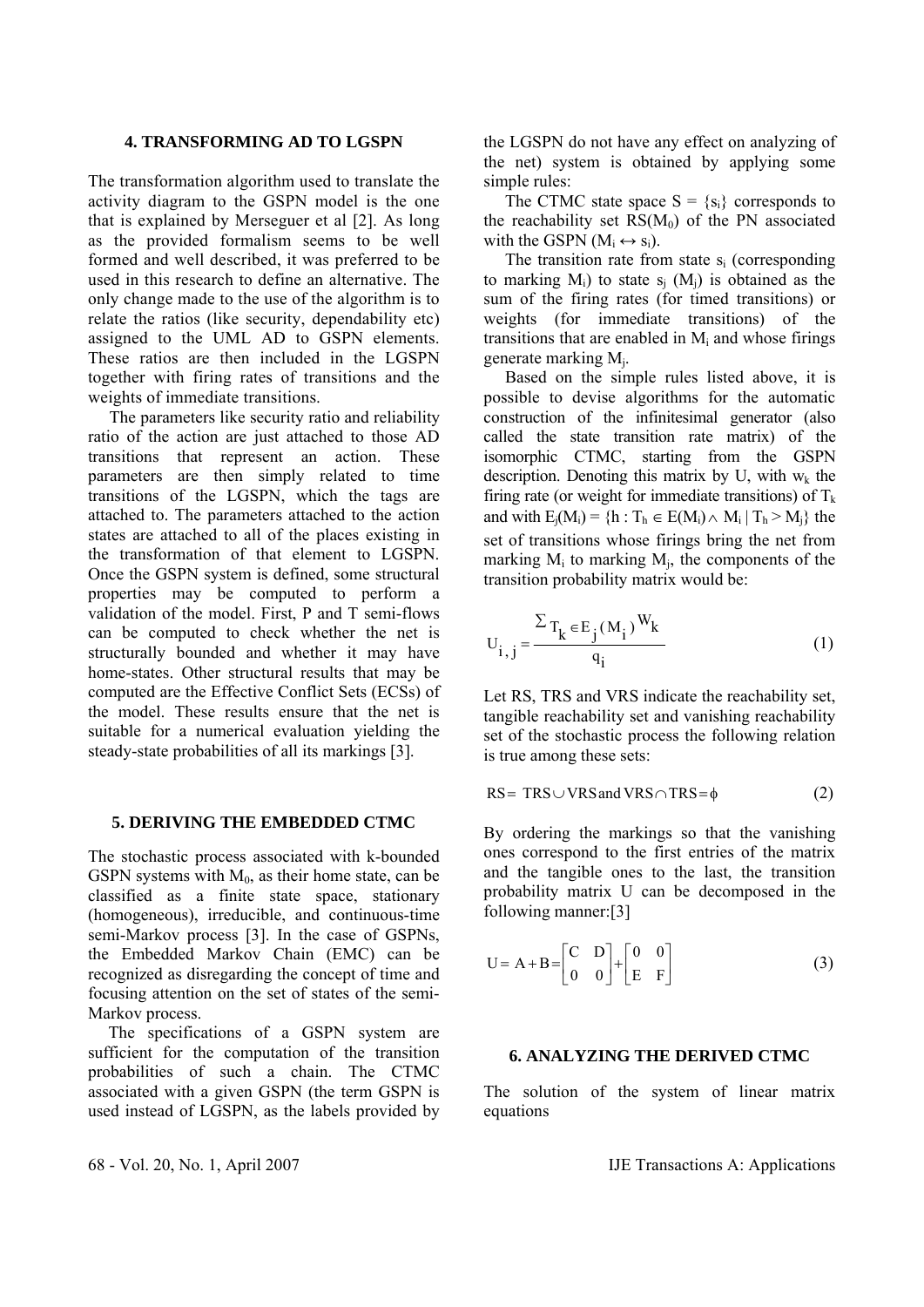$$
\begin{cases} \psi = \psi U \\ \psi I^T = 1 \end{cases} \tag{4}
$$

in which  $\psi$  is a row vector representing the steadystate probability distribution of the EMC, can be interpreted in terms of numbers of state-transitions performed by the EMC. Indeed,  $1/\psi_i$  is the mean recurrence time for state  $s_i$  (marking  $M_i$ ) measured in number of transition firings.

 Although this method is computationally acceptable when the number of vanishing states are small (compared with the number of tangible states) but it also computes the probability of vanishing markings that does not increase the information content of the final solution since the time spent in these markings is known to be null. Moreover, vanishing markings, created by enlarging the size of the transition probability matrix U, tend to make the computation of the solution more expensive and in some cases even impossible to obtain. So the model must be reduced by computing the total transition probabilities among tangible markings only, thus identifying a Reduced EMC (REMC). The transition probability matrix of the REMC can thus be expressed as:[3]

$$
U' = F + EH \tag{5}
$$

Where

$$
H = \begin{cases} (\sum_{k=0}^{n} C^{k})D \\ [I-C]^{-1}D \end{cases}
$$
 (6)

The solution of the problem

$$
\begin{cases} \psi' = \psi' U' \\ \psi' I^T = 1 \end{cases} \tag{7}
$$

gives  $\psi$  a row vector representing the steady-state probability distribution of the REMC. The infinitesimal generator q´ of the CTMC associated with a GSPN can be constructed from the transition probability rate matrix U´ of the REMC by dividing each of its rows by the mean sojourn time  $(1/u_i)$  of the corresponding tangible marking (The sojourn time is the time spent by the PN system in a given marking M). To conform to the standard definition of the infinitesimal generators, the diagonal elements of Q´ are set equal to the negative sum of the off diagonal components:

$$
q'_{i j} = \begin{cases} \frac{1}{S J_i} u'_{i j} & i \neq j \\ -\sum_{j \neq i} q'_{i j} & i = j \end{cases}
$$
 (8)

An alternative way of computing the steady-state probability distribution over the tangible markings is thus that of solving the following system of linear matrix equations:

$$
\begin{cases} \eta Q' = 0 \\ \eta 1^{\mathrm{T}} = 1 \end{cases} \tag{9}
$$

The probability that a given transition  $T_k \in E(M_i)$ fires first in marking  $M_i$  has the expression:

$$
P\{T_k | M_i\} = W_k / q'_i \tag{10}
$$

Using the same argument, it can be observed that the average sojourn time in marking  $M_i$  is given by the following expression:

$$
SJ_i = 1/q'_i \tag{11}
$$

The steady-state distribution  $\eta'$  is the basis for a quantitative evaluation of the behavior of the SPN that is expressed in terms of performance indices. These results can be computed using a unifying approach in which proper index functions (also called reward functions) are defined over the markings of the SPN and an average reward is derived using the steady-state probability distribution of the SPN. Assuming that r(M) represents one of such reward functions, the average reward can be computed using the following weighted sum:

$$
R = \sum_{M_i \in RS(M_0)} r(M_i) \eta_i
$$
 (12)

Different interpretations of the reward function can be used to compute different performance indices. In particular, the following quantities can be computed using this approach: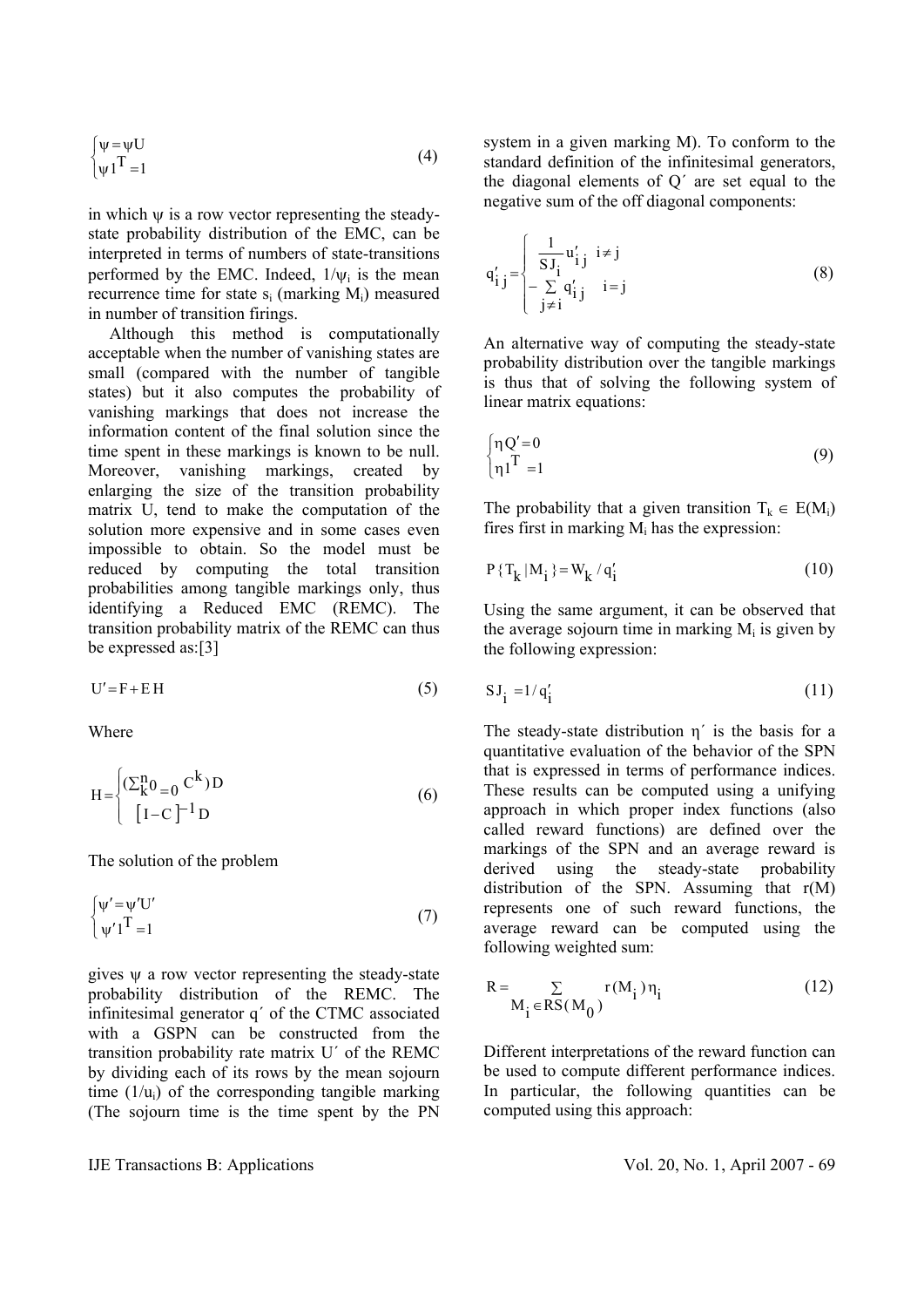The probability of a particular condition of the GSPN: Assuming that condition Y(M) is true only in certain markings of the PN. Reward Function can be defined as follows [3]:

$$
r(M) = \begin{cases} 1 & Y(M) = true \\ 0 & otherwise \end{cases}
$$
 (13)

The desired probability  $P{Y}$  is then computed using the equation. The same result can also be expressed as:

$$
P\{Y\} = \sum_{M_i \in A} \eta'_i
$$
 (14)

where

 $A = {M_i \in RS (M_0) : Y (M_i) = true}.$ 

The expected value of the number of tokens in a given place: In this case, the reward function r(M) is simply the value of the marking of that place (say place j):

$$
r(M) = n \text{ if } M(P_i) = n \tag{15}
$$

Again, this is an equivalent to identify the subset  $A(i, n)$  of  $RS(M_0)$  for which the number of tokens in place  $p_j$  is  $n(A(j,n) = {M_i | RS(M_0) \in M_i(p_j) = n})$ the expected value of the number of tokens in  $p_i$  is given by:

$$
E[M(p_j)] = \sum_{n>0} [n P\{A(j, n)\}]
$$
 (16)

where the sum is obviously limited to values of  $n \leq k$ , if the place is k bounded.

The mean number of firings per unit of the time of a given transition: Assume that the firing frequency of transition  $T_i$  (the throughput of  $T_i$ ) was wanted to computed; observing that a transition may fire only when it is enabled, the reward function assumes the value  $w_i$  in every marking that enables  $T_i$ :

$$
r(M) = \begin{cases} W_j & T_j \in E(M) \\ 0 & \text{otherwise} \end{cases}
$$
 (17)

The same quantity can also be computed using the more traditional approach of identifying the subset  $A_i$  of RS( $M_0$ ) in which a given transition  $T_j$  is enabled  $(A_i = {M_i \in RS(M_0) : T_i \in E(M_i)}).$  The mean number of firings of  $T_i$  per unit of time is then given by:[3]

$$
f_i = \sum_{M_i \in A_j} W_j \eta_i
$$
 (18)

As we know, Petri nets are not only used as a formalism for describing the behavior of distributed/parallel systems and for assessing their qualitative properties, but also as a tool for computing performance indices that allow the efficiency of these systems to be evaluated. As these basic parameters are computed, some more meaningful information can be derived. For example, a metric formula comparing the security of different architectures can be gained by using the equation:

Security<sub>Net</sub> =  
\n
$$
((\Sigma_{t \in T} S_t * f_t) / \Sigma_{t \in T} f_t + (\Sigma_{p \in P} S_p * T_p) / \Sigma_{p \in P} S J_p)) / 2
$$
\n(19)

Where  $S_t$  is the data security factor associated to the transition t,  $f_t$  is the firing rate of t,  $S_p$  the data security factor associated to the place  $p$ ,  $T_p$  is the expected time in which there is a token in place p. This is similar to the authors' previous work using simulation. Identically the reliability can be computed, but because the reliability is usually related to the processes of the system, the reliability factor is just usually associated to the transitions than the places:

$$
Re\,liability_{Net.} =
$$

$$
\left(\Sigma_{t\in T} R L_t * f_t) / \Sigma_{t\in T} f_t\right)
$$

where  $RL<sub>t</sub>$  stands for the reliability of process t.

(20)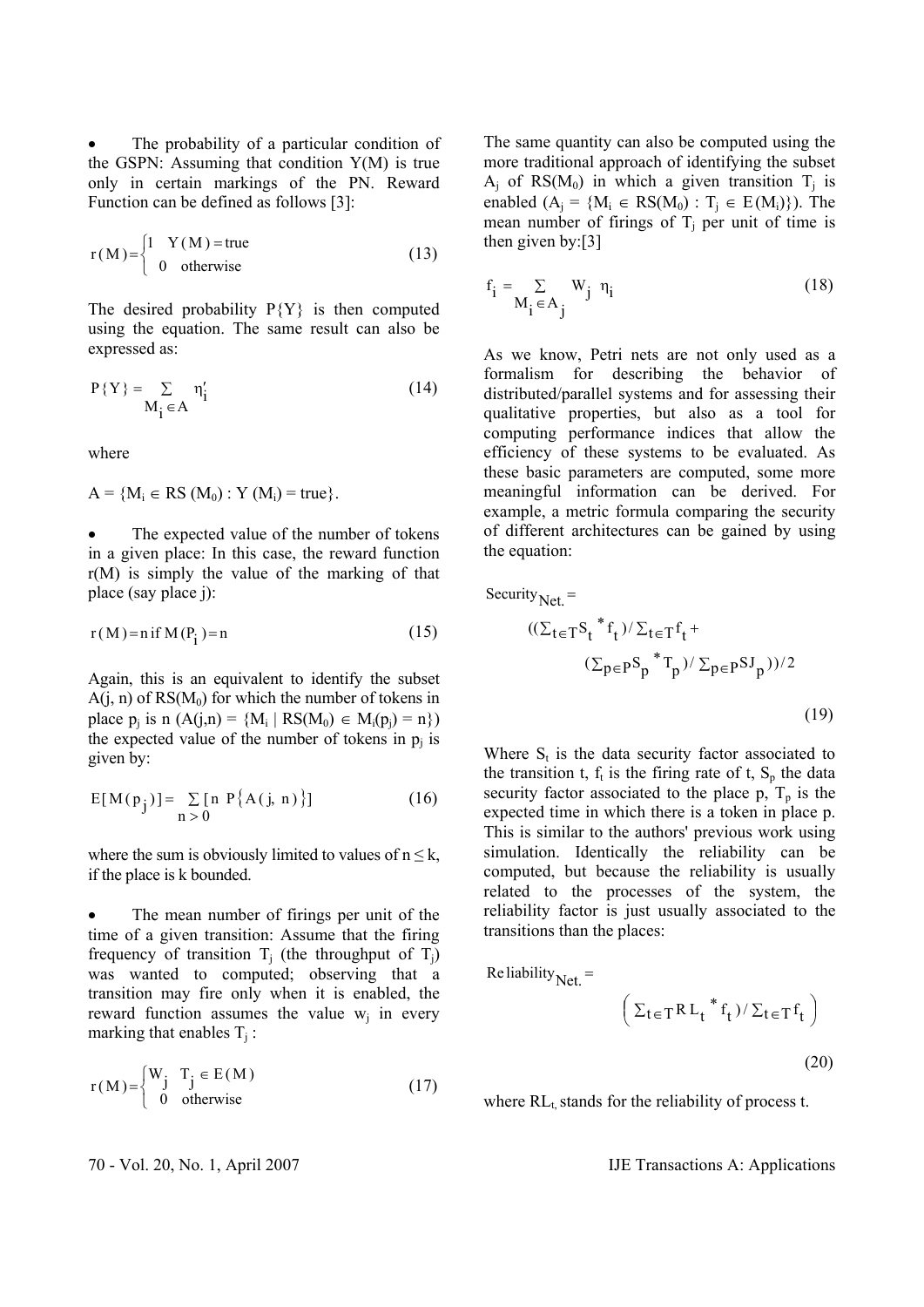## **7. CASE STUDY**

Figure 1 shows the activity diagram of a parallel system. The system operations are modelled as follows. A set of new data is read (firing of transition  $t_{new}$ ), and two processes are started in parallel with the same set of data (the fork operation-firing of  $t<sub>start</sub>$ ). When both processes are

complete (firing of  $t_{par}$ , and  $t_{par1}$ , respectively), a synchronization takes place (the join operationfiring of transition  $t_{syn}$ ). The consistency of the two results is then controlled, and one of the two transitions  $t_{OK}$  or  $t_{KO}$  fires, indicating whether the results are acceptable, or not. If the results are not consistent, the whole computation is repeated on the same data, after a further control (firing of



**Figure 1**. Activity diagram that specifies a parallel system.



**Figure 2**. Conversion result in GSPN.

# IJE Transactions B: Applications Vol. 20, No. 1, April 2007 - 71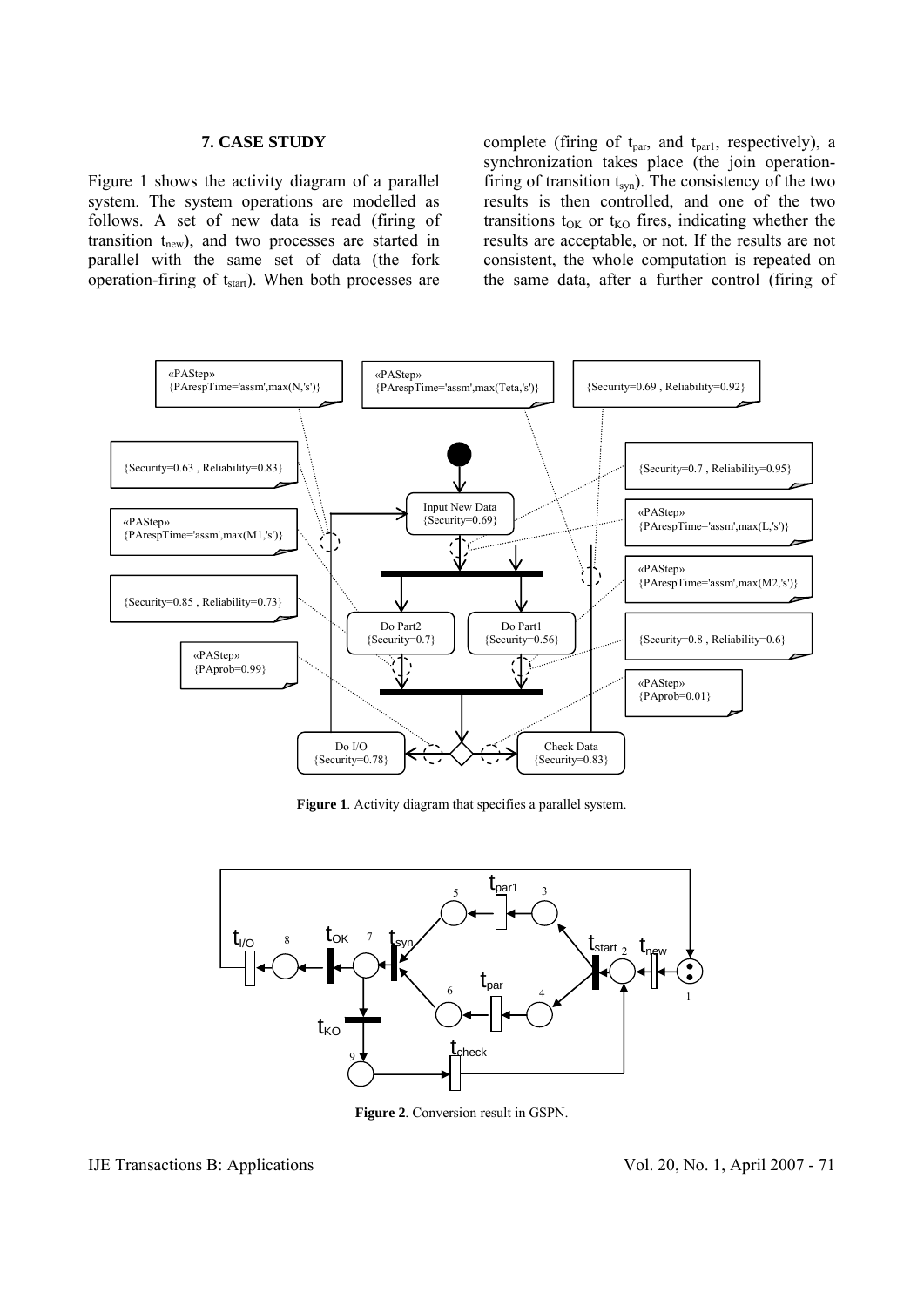t<sub>check</sub>); otherwise, the results are output (firing of transition  $t_{I/O}$ ), and a new set of data is considered. The model is then converted to a GSPN model by the methodology [2]. The conversion result is shown in Figure 2. The model specifications are shown in Tables 1 and 2. The net has 38 different

markings that could be separated into two subsets of 18 vanishing markings and 20 tangibles. All these markings are listed in Table 3. The four sub matrices C, D, E, and F of Equation 3 have dimensions (18×18), (18×20), (20×18), and  $(20\times20)$ , respectively. Because of the relatively

| Transition        | Rate    | Semantics       |
|-------------------|---------|-----------------|
| $T_{newdata}$     | λ       | Infinite-server |
| $T_{par1}$        | $\mu_1$ | Single-server   |
| $T_{\text{par2}}$ | $\mu_2$ | Single-server   |
| $T_{\rm UO}$      | ν       | Single-server   |
| $T_{\rm check}$   | θ       | Single-server   |

**TABLE 1. Timed Transitions of Figure 2 and Their Specifications.** 

**TABLE 2. Immediate Transitions of Figure 2 and Their Specifications.** 

| Transition   | Weight   | Priority | <b>ECS</b> |
|--------------|----------|----------|------------|
| $t_{start}$  |          |          |            |
| $t_{syn}$    |          |          |            |
| $t_{OK}$     | $\alpha$ |          |            |
| $t_{\rm KO}$ |          |          |            |

**TABLE 3. The Markings of the GSPN Presented in Figure 2.** 

| $M0 = 2p1$                | $M1 = p1 + p2$        | $M2 = p1 + p3 + p4$  | $M3 = p2 + p3 + p4$   |
|---------------------------|-----------------------|----------------------|-----------------------|
| $M4 = 2p3 + 2p4$          | $M5 = p1 + p4 + p5$   | $M6 = p1 + p3 + p6$  | $M7 = p3 + 2p4 + p5$  |
| $M8 = 2p3 + p4 + p6$      | $M9 = p2 + p4 + p5$   | $M10 = P1+p5+p6$     | $M11 = p1 + p7$       |
| $M12 = p1 + p9$           | $M13 = p1 + p8$       | $M14 = p2 + p3 + p6$ | $M15 = 2p4 + 2p5$     |
| $M16 = p3 + p4 + p5 + p6$ | $M17 = p3 + p4 + p7$  | $M18 = p3 + p4 + p9$ | $M19 = p3 + p4 + p8$  |
| $M20 = 2p3 + 2p6$         | $M21 = p2 + p9$       | $M22 = p2 + p8$      | $M23 = p4 + 2p5 + p6$ |
| $M24 = p4 + p5 + p7$      | $M25 = p3 + p5 + 2p6$ | $M26 = p4 + p5 + p8$ | $M27 = p3 + p6 + p9$  |
| $M28 = p3 + p6 + p8$      | $M29 = p3 + p5 + 2p6$ | $M30 = p3 + p6 + p7$ | $M31 = p5 + p6 + p7$  |
| $M32 = p7 + p9$           | $M33 = 2p9$           | $M34 = p8 + p9$      | $M35 = p5 + p6 + p8$  |
| $M36 = p7 + p8$           | $M37 = 2p8$           |                      |                       |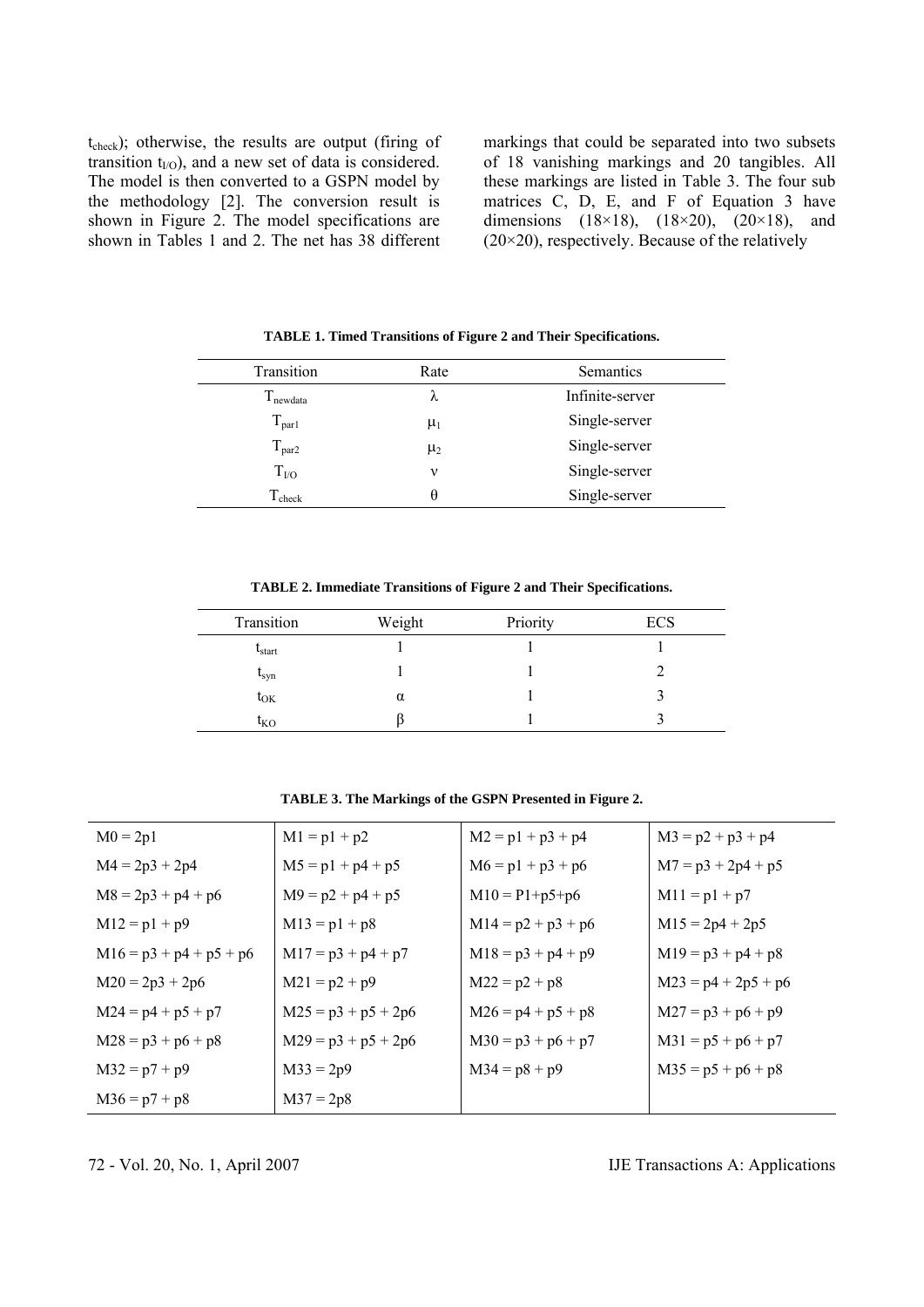| Component          | Probability                                                                          | Component          | Probability                                                                                        |
|--------------------|--------------------------------------------------------------------------------------|--------------------|----------------------------------------------------------------------------------------------------|
| $c_{4,5}(10,11)$   | 1.0                                                                                  | $d_{1,2}(1,2)$     | $1.0\,$                                                                                            |
| $c_{7,8}(16,17)$   | 1.0                                                                                  | $d_{2,3}(3,4)$     | $1.0\,$                                                                                            |
| $c_{11,12}(23,24)$ | 1.0                                                                                  | $d_{3,6}(9,7)$     | $1.0\,$                                                                                            |
| $c_{13,14}(29,30)$ | 1.0                                                                                  | $d_{5,8}(11,12)$   | $\it a$                                                                                            |
| $c_{15,16}(31,32)$ | 1.0                                                                                  | $d_{5,9}(11,13)$   | $\boldsymbol{b}$                                                                                   |
| $c_{17,18}(35,36)$ | 1.0                                                                                  | $d_{6,7}(14,8)$    | 1.0                                                                                                |
|                    |                                                                                      | $d_{8,11}(17,18)$  | $\boldsymbol{a}$                                                                                   |
| $e_{1,1}(0,1)$     | 1.0                                                                                  | $d_{8,12}(17,19)$  | $\boldsymbol{b}$                                                                                   |
| $e_{2,2}(2,3)$     | $\lambda/(\lambda+\mu_{\rm l}+\mu_{\rm 2})$                                          | $d_{9,11}(21,18)$  | 1.0                                                                                                |
| $e_{4,3}(5,9)$     | $\lambda/(\lambda+\mu_2)$                                                            | $d_{10,12}(22,19)$ | 1.0                                                                                                |
| $e_{4,4}(5,10)$    | $\mu_{\scriptscriptstyle 2}/(\lambda+\mu_{\scriptscriptstyle 2})$                    | $d_{12,14}(24,25)$ | $\it a$                                                                                            |
| $e_{5,4}(6,10)$    | $\mu_{\rm l}\,/(\lambda+\mu_{\rm l})$                                                | $d_{12,15}(24,26)$ | $\boldsymbol{b}$                                                                                   |
| $e_{5,6}(6,14)$    | $\lambda/(\lambda+\mu_1)$                                                            | $d_{14,16}(30,27)$ | $\boldsymbol{a}$                                                                                   |
| $e_{6,7}(7,16)$    | $\mu_{\scriptscriptstyle 2}/(\mu_{\scriptscriptstyle 1}+\mu_{\scriptscriptstyle 2})$ | $d_{14,17}(30,28)$ | $\boldsymbol{b}$                                                                                   |
| $e_{7,7}(8,16)$    | $\mu_{\text{\tiny{l}}} / (\mu_{\text{\tiny{l}}} + \mu_{\text{\tiny{2}}})$            | $d_{16,18}(32,33)$ | $\boldsymbol{a}$                                                                                   |
| $e_{8,9}(12,21)$   | $\lambda/(\lambda+\nu)$                                                              | $d_{16,19}(32,34)$ | $\boldsymbol{b}$                                                                                   |
| $e_{9,1}(13,1)$    | $\theta/(\lambda+\theta)$                                                            | $d_{18,19}(36,34)$ | $\boldsymbol{a}$                                                                                   |
| $e_{9,10}(13,22)$  | $\lambda/(\lambda+\theta)$                                                           | $d_{18,20}(36,37)$ | $\boldsymbol{b}$                                                                                   |
| $e_{10,11}(15,23)$ | 1.0                                                                                  |                    |                                                                                                    |
| $e_{12,2}(19,3)$   | $\theta/(\mu_{\!\scriptscriptstyle 1} + \mu_{\!\scriptscriptstyle 2} + \theta)$      | $f_{2,4}(2,5)$     | $\mu_{\text{\tiny{l}}} / (\lambda + \mu_{\text{\tiny{l}}} + \mu_{\text{\tiny{2}}})$                |
| $e_{13,13}(20,29)$ | 1.0                                                                                  | $f_{2,5}(2,6)$     | $\mu_{\scriptscriptstyle 2} / (\lambda + \mu_{\scriptscriptstyle 1} + \mu_{\scriptscriptstyle 2})$ |
| $e_{14,15}(25,31)$ | $\mu_{\scriptscriptstyle 2}/(\mu_{\scriptscriptstyle 2}+\nu)$                        | $f_{3,6}(4,7)$     | $\mu_{\text{\tiny{l}}} / (\mu_{\text{\tiny{l}}} + \mu_{\text{\tiny{2}}})$                          |
| $e_{15,3}(26,9)$   | $\theta/(\mu_{\scriptscriptstyle 2}+\theta)$                                         | $f_{3,7}(4,8)$     | $\mu_{\scriptscriptstyle 2}/(\mu_{\scriptscriptstyle 2}+\mu_{\scriptscriptstyle 2})$               |
| $e_{15,17}(26,35)$ | $\mu_{\scriptscriptstyle 2}/(\mu_{\scriptscriptstyle 2}+\theta)$                     | $f_{6,10}(7,15)$   | $\mu_{\rm l}\,/(\mu_{\rm l}+\mu_{\rm 2})$                                                          |
| $e_{16,15}(27,31)$ | $\mu_{\rm l}\,/(\mu_{\rm l}+\nu)$                                                    | $f_{7,13}(8,20)$   | $\mu_2 / (\mu_1 + \mu_2)$                                                                          |
|                    |                                                                                      | $f_{8,1}(12,0)$    | $\nu/(\lambda+\nu)$                                                                                |
|                    |                                                                                      | $f_{11,2}(18,2)$   | $\nu/(\mu_{\scriptscriptstyle\parallel}+\mu_{\scriptscriptstyle\perp}+\nu)$                        |
|                    |                                                                                      | $f_{11,14}(18,25)$ | $\mu_{\rm l}\,/(\mu_{\rm l}+\mu_{\rm 2}+\nu)$                                                      |
|                    |                                                                                      | $f_{11,16}(18,27)$ | $\mu_{\scriptscriptstyle 2}/(\mu_{\scriptscriptstyle 1}+\mu_{\scriptscriptstyle 2}+\nu)$           |
|                    |                                                                                      | $f_{12,15}(19,26)$ | $\mu_{\text{\tiny{l}}} / (\mu_{\text{\tiny{l}}} + \mu_{\text{\tiny{2}}} + \theta)$                 |
|                    |                                                                                      | $f_{12,17}(19,28)$ | $\mu_{\scriptscriptstyle 2}/(\mu_{\scriptscriptstyle 1}+\mu_{\scriptscriptstyle 2}+\theta)$        |
|                    |                                                                                      | $f_{14,4}(25,5)$   | $\nu/(\mu_{\scriptscriptstyle 2}+\nu)$                                                             |
|                    |                                                                                      | $f_{16,5}(27,6)$   | $\nu/(\mu_{\text{\tiny{l}}}+\nu)$                                                                  |
|                    |                                                                                      | $f_{18,8}(33,12)$  | $1.0\,$                                                                                            |
|                    |                                                                                      | $f_{19,9}(34,13)$  | $\nu/(\theta+\nu)$                                                                                 |

**TABLE 4. Non-Zero Components of Matrixes C, D, E and F.**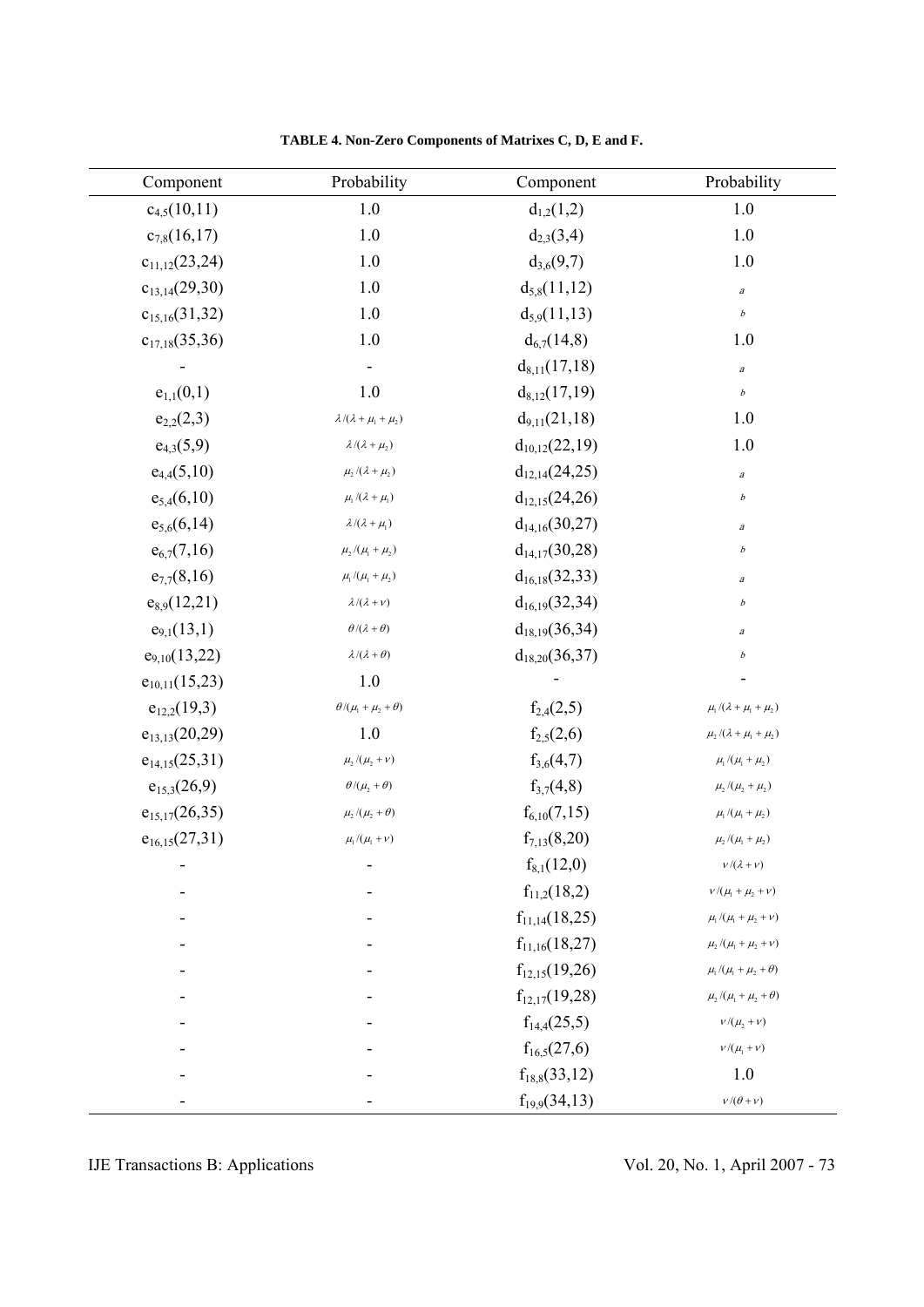| Component           | Probability                                                                                  | Component           | Probability                                                                                 |
|---------------------|----------------------------------------------------------------------------------------------|---------------------|---------------------------------------------------------------------------------------------|
| $u'_{1,2}(0,2)$     | $1.0\,$                                                                                      | $u'_{11,2}(18,2)$   | $\nu/(\mu_{\scriptscriptstyle\rm I}+\mu_{\scriptscriptstyle\rm 2}+\nu)$                     |
| $u'_{2,3}(2,4)$     | $\lambda/(\lambda+\mu_{\rm l}+\mu_{\rm 2})$                                                  | $u'_{11,14}(18,25)$ | $\mu_{\rm l}\,/(\mu_{\rm l}+\mu_{\rm 2}+\nu)$                                               |
| $u'_{2,4}(2,5)$     | $\mu_{\rm l}\,/(\lambda+\mu_{\rm l}+\mu_{\rm 2})$                                            | $u'_{11,16}(18,27)$ | $\mu_{\scriptscriptstyle 2}/(\mu_{\scriptscriptstyle 1}+\mu_{\scriptscriptstyle 2}+\nu)$    |
| $u'_{2,5}(2,6)$     | $\mu_{\scriptscriptstyle 2}/(\lambda+\mu_{\scriptscriptstyle 1}+\mu_{\scriptscriptstyle 2})$ | $u'_{12,3}(19,4)$   | $\theta/(\mu_{\!\scriptscriptstyle 1} + \mu_{\!\scriptscriptstyle 2} + \theta)$             |
| $u'_{3,6}(4,7)$     | $\mu_{\rm l}\, /(\mu_{\rm l}+\mu_{\rm 2})$                                                   | $u'_{12,15}(19,26)$ | $\mu_{\text{\tiny{l}}} \, / (\mu_{\text{\tiny{l}}} + \mu_{\text{\tiny{2}}} + \theta)$       |
| $u'_{3,7}(4,8)$     | $\mu_{\scriptscriptstyle 2}/(\mu_{\scriptscriptstyle 2}+\mu_{\scriptscriptstyle 2})$         | $u'_{12,17}(19,28)$ | $\mu_{\scriptscriptstyle 2}/(\mu_{\scriptscriptstyle 1}+\mu_{\scriptscriptstyle 2}+\theta)$ |
| $u'_{4,6}(5,7)$     | $\lambda/(\lambda+\mu_2)$                                                                    | $u'_{13,16}(20,27)$ | $\boldsymbol{a}$                                                                            |
| $u'_{4,8}(5,12)$    | $\alpha \mu_{\scriptscriptstyle 2} / (\lambda + \mu_{\scriptscriptstyle 2})$                 | $u'_{13,17}(20,28)$ | $\boldsymbol{b}$                                                                            |
| $u'_{4.9}(5,13)$    | $\beta\mu_{\scriptscriptstyle 2}/(\lambda+\mu_{\scriptscriptstyle 2})$                       | $u'_{14,4}(25,5)$   | $\nu/(\mu_{\scriptscriptstyle 2}+\nu)$                                                      |
| $u'_{5,7}(6,8)$     | $\lambda/(\lambda+\mu_{\rm l})$                                                              | $u'_{14,18}(25,33)$ | $\alpha \mu_{\scriptscriptstyle 2}/(\mu_{\scriptscriptstyle 2}+\nu)$                        |
| $u'_{5,8}(6,12)$    | $\alpha \mu_{\text{\tiny{l}}} / (\lambda + \mu_{\text{\tiny{l}}})$                           | $u'_{14,19}(25,34)$ | $\beta \mu_{\scriptscriptstyle 2} / (\mu_{\scriptscriptstyle 2} + v)$                       |
| $u'_{5,9}(6,13)$    | $\beta \mu_{\rm l} / (\lambda + \mu_{\rm l})$                                                | $u'_{15,6}(26,7)$   | $\theta/(\mu_{2}+\theta)$                                                                   |
| $u'_{6,10}(7,15)$   | $\mu_{\text{\tiny{l}}} / (\mu_{\text{\tiny{l}}} + \mu_{\text{\tiny{2}}})$                    | $u'_{15,19}(26,34)$ | $\alpha \mu_{\scriptscriptstyle 2}/(\mu_{\scriptscriptstyle 2}+\theta)$                     |
| $u'_{6,11}(7,18)$   | $\alpha \mu_{\scriptscriptstyle 2}/(\mu_{\scriptscriptstyle 1}+\mu_{\scriptscriptstyle 2})$  | $u'_{15,20}(26,37)$ | $\beta\mu_{\scriptscriptstyle 2}/(\mu_{\scriptscriptstyle 2}+\theta)$                       |
| $u'_{6,12}(7,19)$   | $\beta\mu_{\scriptscriptstyle 2}/(\mu_{\scriptscriptstyle 1}+\mu_{\scriptscriptstyle 2})$    | $u'_{16,5}(27,6)$   | $\nu/(\mu_{\rm l}+\nu)$                                                                     |
| $u'_{7,11}(8,18)$   | $\alpha\mu_{\rm l}\,/(\mu_{\rm l}+\mu_{\rm 2})$                                              | $u'_{16,18}(27,33)$ | $\alpha \mu_{\text{\tiny{l}}} / (\mu_{\text{\tiny{l}}} + \nu)$                              |
| $u'_{7,12}(8,19)$   | $\beta\mu_{\rm l}/(\mu_{\rm l}+\mu_{\rm 2})$                                                 | $u'_{16,19}(27,34)$ | $\beta\mu_{\rm l}/(\mu_{\rm l}+\nu)$                                                        |
| $u'_{7,13}(8,20)$   | $\mu_{\scriptscriptstyle 2}/(\mu_{\scriptscriptstyle 1}+\mu_{\scriptscriptstyle 2})$         | $u'_{17,7}(28,8)$   | $\theta/(\mu_1+\theta)$                                                                     |
| $u'_{8,1}(12,0)$    | $\nu/(\lambda+\nu)$                                                                          | $u'_{17,19}(28,34)$ | $\alpha \mu_{\text{\tiny{l}}} / (\mu_{\text{\tiny{l}}} + \theta)$                           |
| $u'_{8,11}(12,18)$  | $\lambda/(\lambda+\nu)$                                                                      | $u'_{17,20}(28,37)$ | $\beta\mu_{\rm l}\,/(\mu_{\rm l}+\theta)$                                                   |
| $u'_{9,2}(13,2)$    | $\theta/(\lambda+\theta)$                                                                    | $u'_{18,8}(33,12)$  | 1.0                                                                                         |
| $u'_{9,12}(13,19)$  | $\lambda/(\lambda+\theta)$                                                                   | $u'_{19,9}(34,13)$  | $v/(\theta + v)$                                                                            |
| $u'_{10,14}(15,25)$ | $\it a$                                                                                      | $u'_{19,11}(34,18)$ | $\theta/(\theta+\nu)$                                                                       |
| $u'_{10,15}(15,26)$ | $\boldsymbol{b}$                                                                             | $u'_{20,12}(37,19)$ | 1.0                                                                                         |

**TABLE 5. Non-zero Components of Matrix U'.** 

simple structure of the model, all four blocks are quite sparse (few of the entries are non-zero). Table 4 reports the non-zero values of all these matrices, with the understanding that  $x_{i,j}(r,s)$ represents the non-zero component of the X matrix located in row i and column j, and corresponding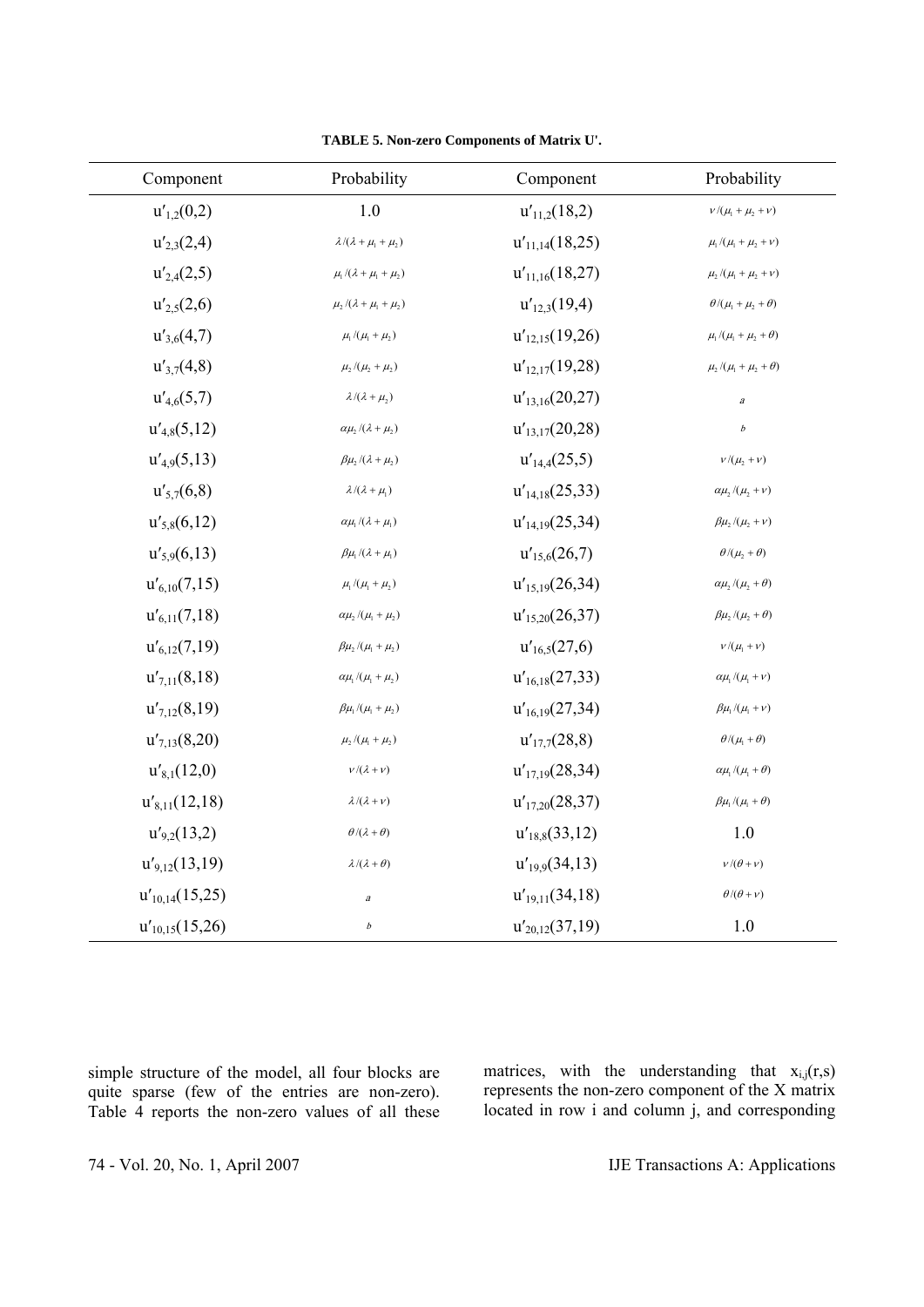to the transition probability from state r to state s.

 Using the method outlined by Equation 5, the transition probability matrix of the REMC reported in Table 5 is obtained. Solving the system of linearEquation 4, the steady state probabilities are obtained for all the states of the REMC. Supposing that the transition weights assume the following values:  $\lambda = 0.2$ ,  $\mu_1 = 2.0$ ,  $\mu_2 = 1.0$ ,  $\theta = 0.1$ ,  $v = 5.0$ ,  $\alpha$  $= 0.99$ , and  $\beta = 0.01$ . Using Equations 19 and 20, it is obtained: Security =  $0.7078$  and Reliability =  $0.678$ .

## **8. CONCLUSION AND FUTURE WORKS**

In this paper, we presented a method to derive nonfunctional parameters from the Generalized Stochastic Petri Net. These parameters can be a good guidance for selecting sufficient software models between recommended software models, to achieve a model with a high security, reliability. We use GSPN because it's a formal model and there are many methods for transforming UML (which is widely used for modeling the system). There are some key activities to achieve this goal: Driving the CTMC from GSPN; which is extensively described in this paper by analyzing the CTMC then by obtaining the non-functional parameters. The work can be improved by integrating these steps in a CASE tool. It can also be expanded by mapping other UML diagrams to GSPN models.

## **9. REFERENCES**

- 1. Robert, G,. Pettit, IV. and Gomaa, H., "Validation of Dynamic Behavior in UML Using Colored Petri Nets", UML, Dynamic Behavior Workshop, York, England, (October, 2000).
- 2. Merseguer, J., L´opezGrao, J. P. and Campos, J., "From UML Activity Diagrams to Stochastic Petri Nets: Application to Software Performance Engineering", *ACM, WOSP 04*, California, (January, 2004).
- 3. Ajmone Marsan, M., "Modeling with Generalized Stochastic Petri Nets", John Wiley Series in Parallel Computing-Chichester, (1995).
- 4. Motameni, H., Movaghar, A. and Mozafari, M., "Evaluating UML State Diagrams Using Colored Petri Net", *Proc. of SYNASC'05*, Romania, (2005).
- 5. Trowittzsch Zimmermann, A. and Hommel, G., "Toward Quantitative Analysis of Real-Time UML

using Stochastic Petri Nets", *IPDPS*, Colaorado, (2005).

- 6. S. Bernardi, S. Donatelli and J. Merseguer, "From UML Sequence Diagrams and State Charts to Analysable Petri Net Models", *ACM Proc. Int'l Workshop Software and Performance*, (2002), 35-45.
- 7. Merseguer, J., Campos, J. and Mena, E., "Performance Analysis of Internet Based Software Retrieval Systems using Petri Nets", *ACM*, Colaorado, (2001).
- 8. King, P. and Pooley, R., "Using UML to derive Stochastic Petri Net Models", *UKPEW*, Bristol, (1999).
- 9. Merseguer, J., Bernardi, S., Campos, J. and Donatelli, S., "A Compositional Semantics for UML State Machines Aimed at Performance Evaluation", M. Silva, A. Giua and J. M. Colom (Eds.), *Proc. of the 6th Int. Workshop on Discrete Event Systems (WODES'02)*, Zaragoza, Spain, (2002), 295-302.
- 10. Elkoutbi, M. and Keller, R. K., "Modeling Interactive Systems with Hierarchical Colored Petri Nets", *Advanced Simulation Technologies Conf.*, Boston, MA, (1998), 432- 437.
- 11. Eshuis, R., "Semantics and Verification of UML Activity Diagrams for Workflow Modeling", Ph.D. Thesis, University of Twente, (2002).
- 12. Fukuzawa, K. and Saeki, "Evaluating Software Architecture by Colored Petri Net", Dept. of Computer Science, Tokyo Institute of Technology, Okayama 2-12- 1, Meguro-uk, Tokyo, 152-8552, *SDkE*, Japan, (2002).
- 13. Pettit, R. G. and Gomaa, H., "Validation of Dynamic Behavior in UML Using Colored Petri Nets", *UML*, York, England, (2000).
- 14. Shin, M. E., Levis, A. H. and Wagenhals, L. W., "Transformation of UML-Based System Model into CPN Model for Validating System Behavior", *Proc. Compositional Verification of UML Models*, *Workshop, Sixth International Conference on the UML*, San Francisco, CA, (October, 2003), 397-404.
- 15. Faul, M. B., "Verifiable Modeling Techniques Using a Colored Petri Net Graphical Language", *Technology Review Journal*, Spring/Summer, (2004).
- 16. Motameni, H., Movaghar, A. and Kardel, B., "Verifying and Evaluating UML Activity Diagram by Converting to CPN", *Proc. of SYNASC'05*, Romania, (2005).
- 17. Motameni, H., Zandakbari, M. and Movaghar, A., "Deriving Performance Parameters from the Activity Diagram Using GSPN and Markov Chains", *ICCSA 2006 Proceedings of 4th International Conference on Computer Science and Its Applications*, San Ddiego, California, USA, (2006).
- 18. Motameni, H., Montazeri, H., Siasifar, M., Movaghar, A. and Zandakbari, M., "Mapping State Diagram To Petri Net : An Approach To Use Markov Theory For Analyzing Non-Functional Parameters", *CISSE'06 Proceedings of 2th IEEE International Conferences on Computer, Information, and Systems Sciences, and Engineering*, Bridgeport, USA, (2006).
- 19. Motameni, H., Montazeri, H., Siasifar, M., Movaghar, A. and Zandakbari, M., "Using Markov Theory for Deriving Non-Functional Parameters on Transformed Petri Net from State Diagram", *SEC(R) 2006 Proceedings of International Conference on Software Engineering Conference (Russia)*, Moscow, Russia, (2006).

IJE Transactions B: Applications Vol. 20, No. 1, April 2007 - 75